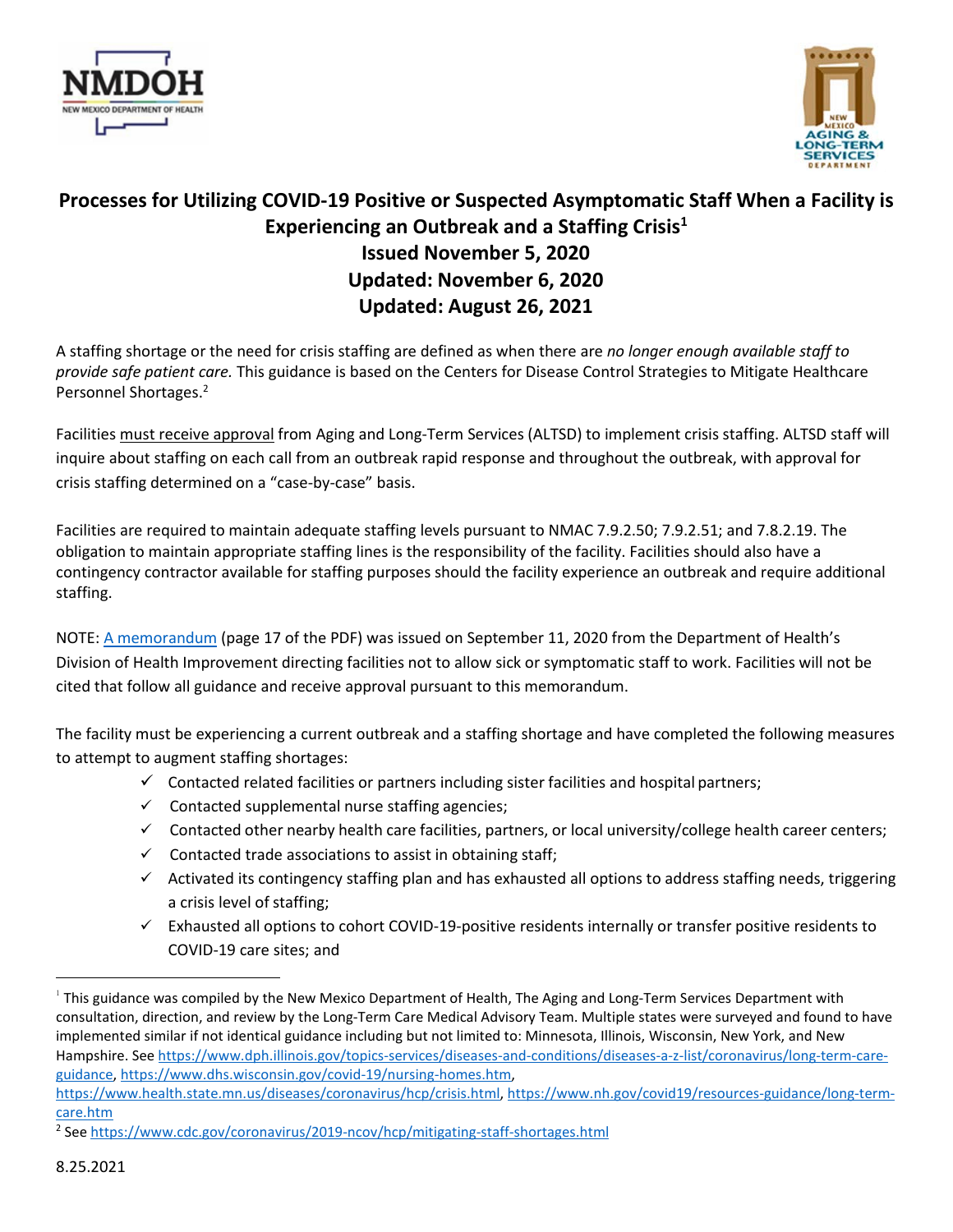



 $\checkmark$  The only remaining approach to ensure adequate resident care and safety would be to evacuate the facility.

Upon approval to implement crisis staffing procedures, the following processes must be followed:

- 1. Asymptomatic COVID-19 positive or suspected staff:
	- a. Should take on a non-direct patient care role (e.g., telemedicine, phone triage), when feasible.
	- b. Should monitor themselves closely for any new symptoms associated with COVID-19 (e.g., measured or subjective fever, cough, shortness of breath, chills, headache, muscle pain, sore throat, or loss of taste or smell), and measure their temperature daily before going to work.
	- c. Should remain at home and notify their supervisor if they develop any symptoms or have a measuredbody temperature of ≥100°f.
	- d. If at work when fever or any symptoms develop, staff should immediately notify their supervisor and go home.
	- e. Should provide direct care only for residents with confirmed COVID-19, preferably in a cohort/COVID-19 unit setting.
	- f. Should practice diligent hand hygiene and wear a face shield and surgical face mask or respirator for source control at all times, including in non-resident care areas, such as breakrooms. A facemask for source control does not replace the need to wear an N95 or equivalent (or other PPE) when indicated.
	- g. Should practice social distancing from coworkers at all times, and separate themselves from others if they need to remove their face mask or respirator, for example to eat or drink.
	- h. Should not work in facilities that are not currently experiencing an outbreak.
- 2. Facilities providing care for COVID-19 positive residents or patients using COVID-19 positive or suspectedstaff:
	- a. Must know and document if the COVID-19 positive or suspected staff work in multiple locations.
	- b. Must have a protocol for approval/notification/communication regarding staff who work in other long-term care facilities.\*
	- c. Must document the shifts worked by COVID-19 positive or suspected staff and the residents who received direct care from these staff members.
	- d. Must ensure staff wear a face shield and surgical face mask at all times and receive training in properuse.
	- e. Must actively screen all staff for symptoms and excluded from work if symptoms develop.
	- f. Must restrict interaction between COVID-19-positive staff and other staff to prevent transmission via designated separate break area, entrance, bathrooms, and other communal areas for COVID-19 positive staff.
	- g. Must continue to explore all avenues to obtain emergency staffing.
	- h. Must not allow staff with confirmed COVID-19 to work after the facility is no longer in a staffingcrisis.